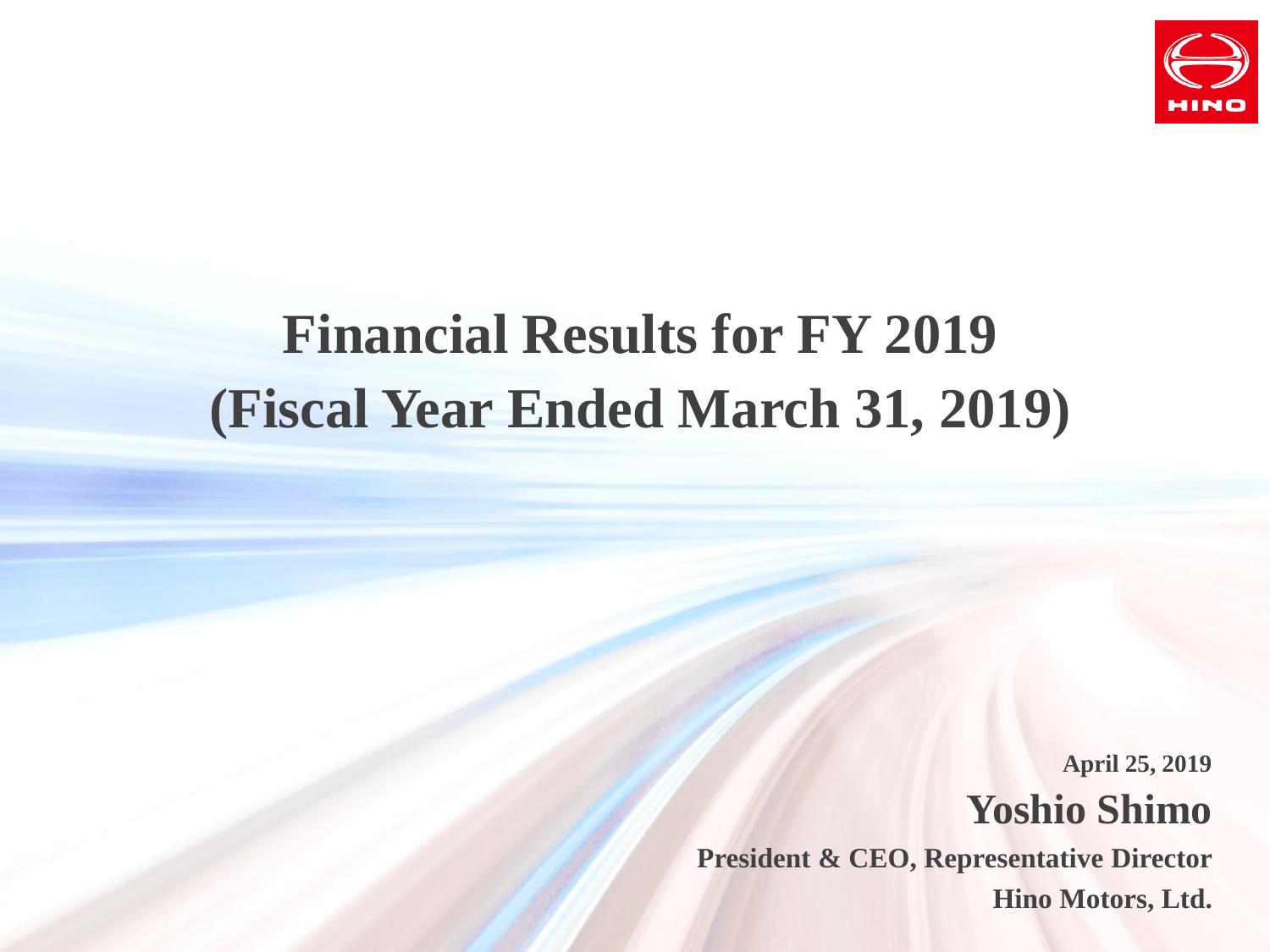

**02. Activities in FY 2019**

**03. Situation in each region**

**04. Cost reduction activities**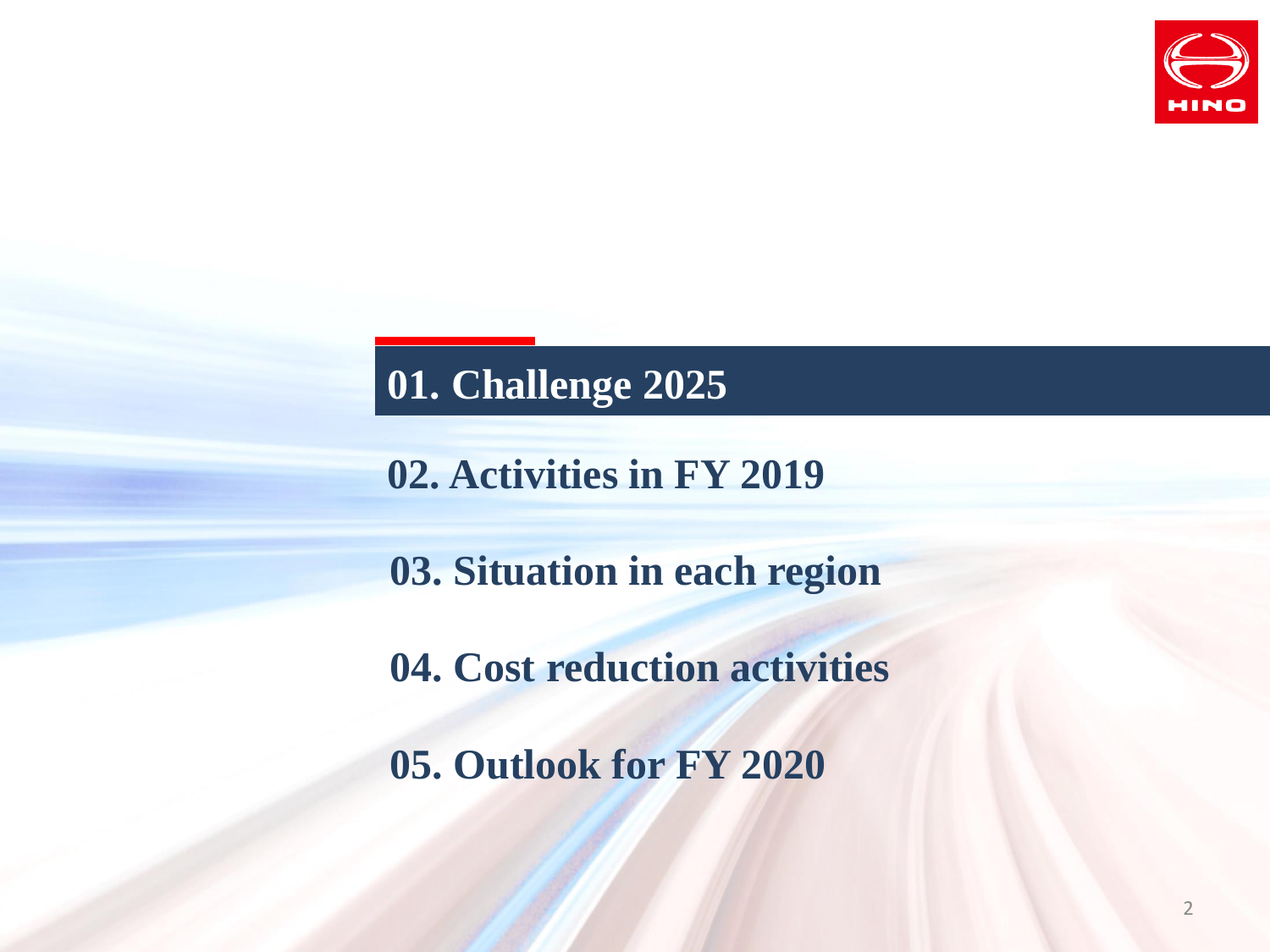# **1. Challenge 2025 (announced in Oct. 2018; "Envisioning 2025")**



Based on our Three Directions approach, develop comprehensive solutions for the increasingly complex challenges our customers and the world face.

#### **Challenges that we need to solve**

Serious traffic accident CO2 emissions Sustainable growth for our customers' business Crisis in logistics, such as driver shortages Safety Environment Efficiency

#### **Provide value to our customers and the world**

- ① Zero traffic accidents casualties
- $\textcircled{2}$  Major reductions in CO<sub>2</sub> emissions
- ③ Support the growth of our customers' business
- ④ Enhanced efficiency in transporting goods and logistics



**Best-fit products incorporating safety and environmental technologies**



**Total support customized for each vehicles New Activity areas**



**Three Directions to achieve "Trucks and buses that do more."**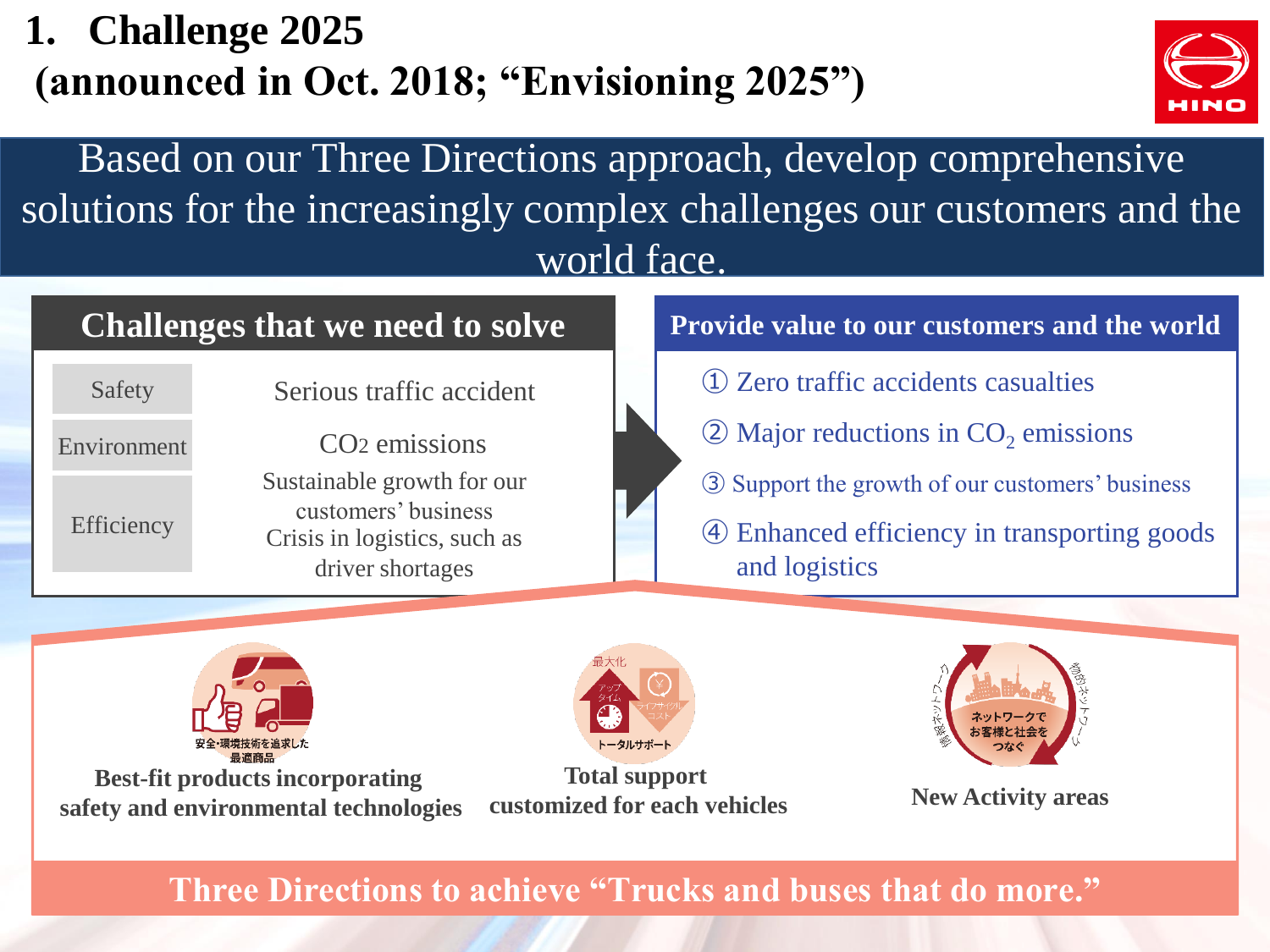**1. Challenge 2025 (announced in Oct. 2018; "Envisioning 2025")**



# **To return profits to shareholders stably and enhance our corporate value by strengthening our business foundation**

●**Well-balanced growth in each region with optimal products and comprehensive support (with a rate of 6%/year)**

●**To increase the number of repair/maintenance transactions through comprehensive support and promotional activities**

●**Comprehensive support/ solution business** ●**Cost reduction in all regions**

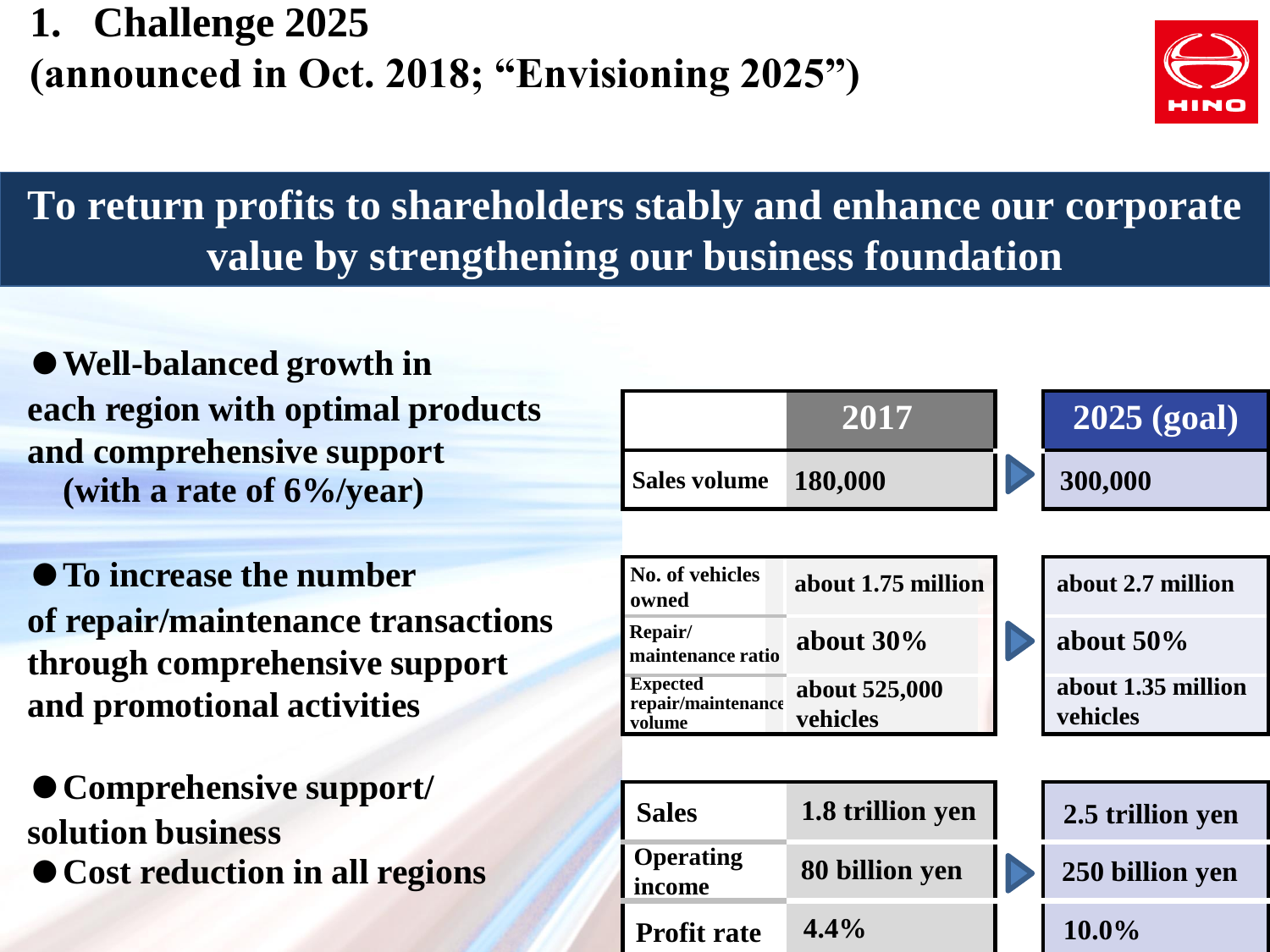

**02. Activities in FY 2019**

**03. Situation in each region**

**04. Cost reduction activities**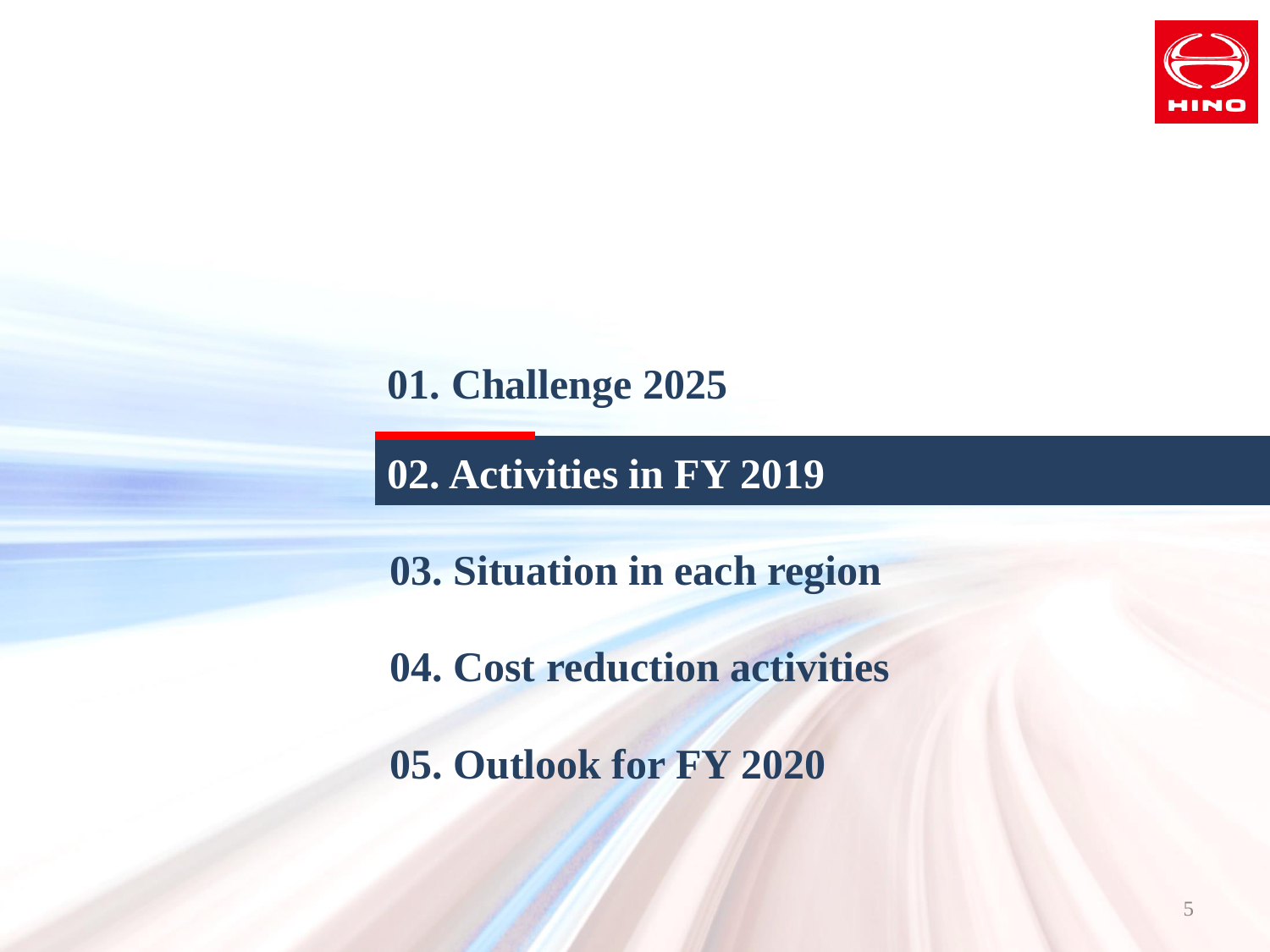

### **Following the three directions, we will tackle customers' and social issues.**

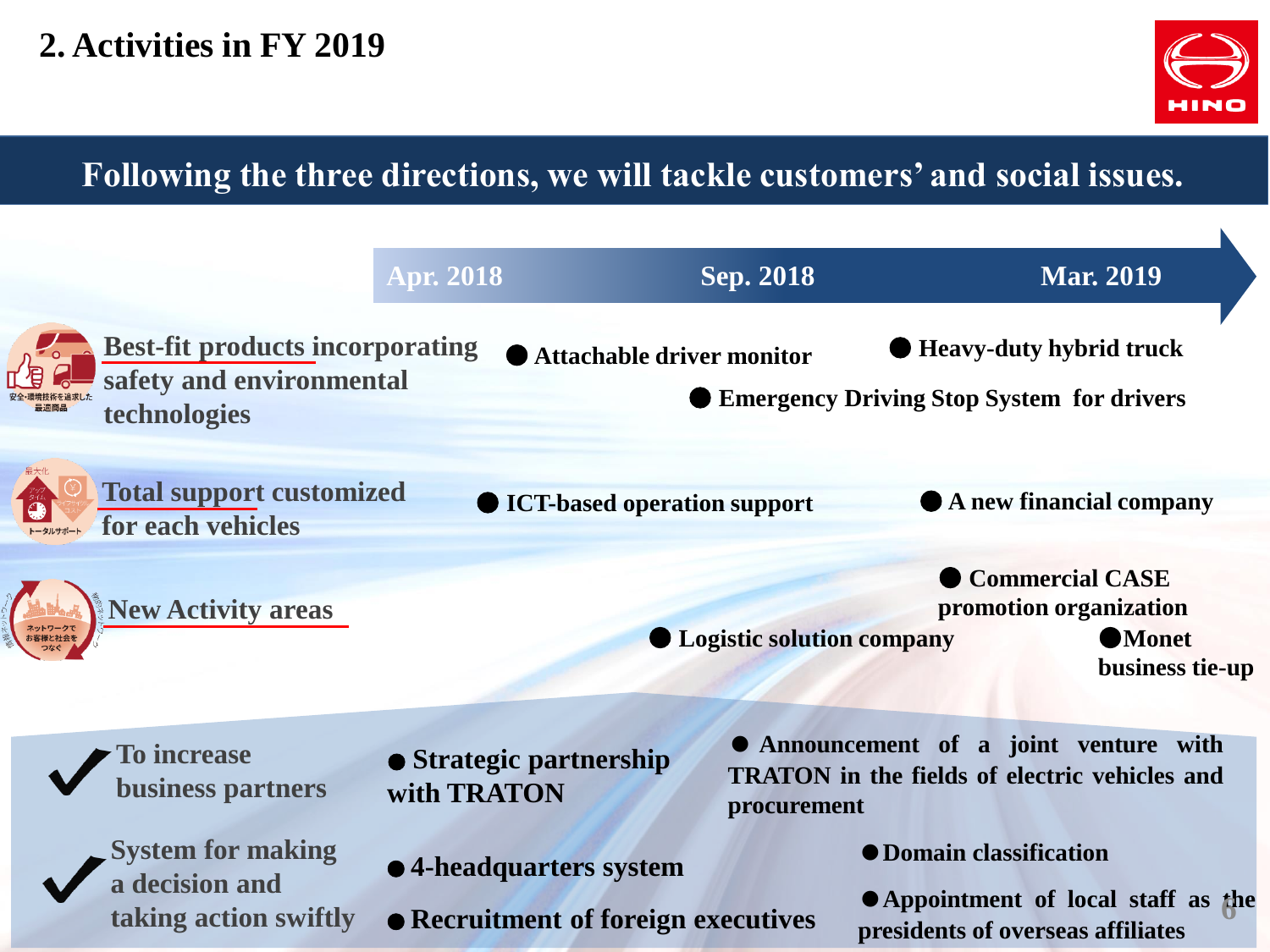

**Global unit sales [1,000 units] Consolidated sales [100 million yen] Operating income [100 million yen] 8.6**% **In FY 2019, unit sales and sales hit a record high, achieving the growth of sales and profit for two consecutive terms** 2016 2017 2018 **Record high Record high 2016 2017 2018 2016 2017 2018 2016 2017 2018 16,837 18,380 19,813 712 803 867 174 187 203**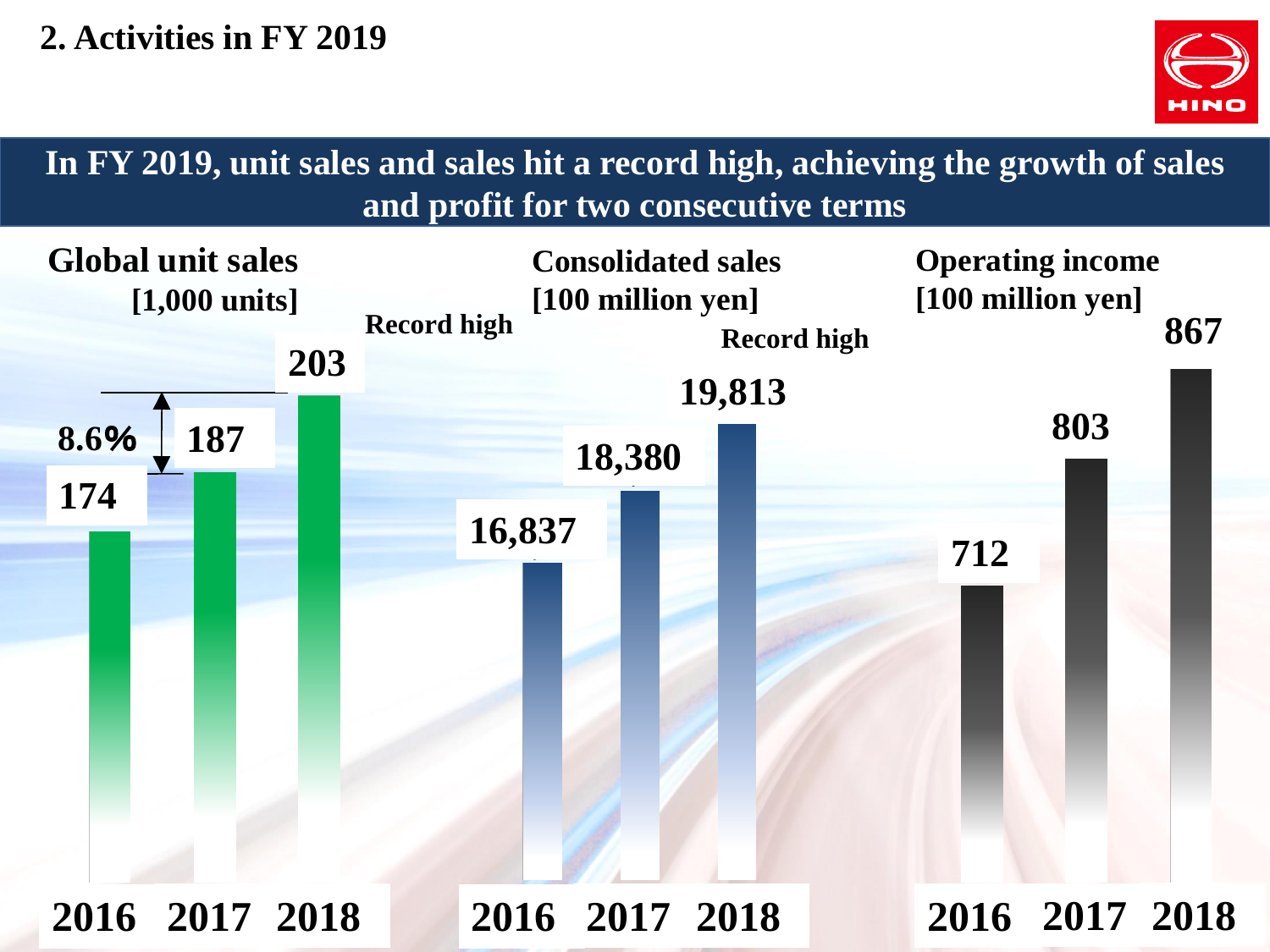

**02. Activities in FY 2019**

**03. Situation in each region**

**04. Cost reduction activities**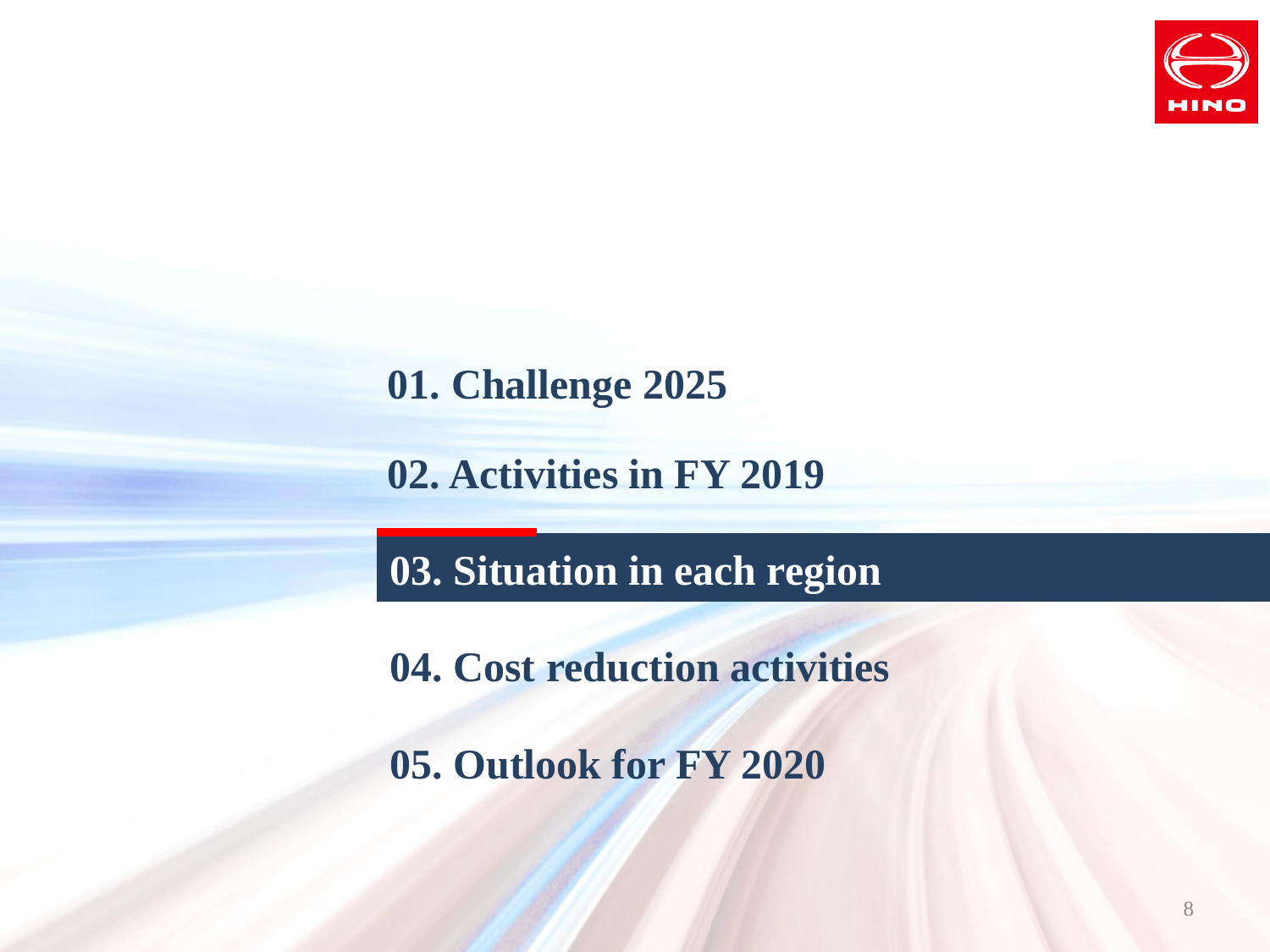

**Mainly in major regions, we will strengthen our business foundation with best-fit** 

#### **products and total support.**

|                                    | Japan                                                                                     | <b>ASEAN</b>                                                                                                                                                                                                        | <b>North America</b>                                                            | <b>China</b>                                                 |
|------------------------------------|-------------------------------------------------------------------------------------------|---------------------------------------------------------------------------------------------------------------------------------------------------------------------------------------------------------------------|---------------------------------------------------------------------------------|--------------------------------------------------------------|
| <b>Best-fit</b><br><b>products</b> | <b>Cutting-edge safety</b><br>equipment<br>Large-sized hybrid trucks                      | <b>Establish regional</b><br>development sites and<br>supply optimal products<br>as swiftly as possible                                                                                                             | <b>Adoption of new</b><br>high-horsepower<br>vehicles                           | <b>New large-sized</b><br>vehicles                           |
| <b>Total</b><br>support            | <b>Promotion and</b><br>standardization of<br><b>HINO CONNECT</b><br><b>JD Power No.1</b> | Adoption of ICT, renewal of service provision sites, support activities<br><b>Brand value ranks 1st</b><br><b>Enrichment of business</b><br>in National Automobile<br>establishments<br><b>Dealers Association.</b> |                                                                                 |                                                              |
| <b>Business</b><br>foundation      | <b>Koga Factory</b><br>(Mother factory)<br><b>Integrated manufacturing</b><br>of vehicles | <b>Production site</b><br>development<br><b>Medium-duty trucks</b><br><b>Light-duty trucks</b>                                                                                                                      | <b>Construction of new</b><br>factories<br><b>Increase production</b><br>output | <b>Production sites</b><br>for heavy-duty<br>trucks          |
| <b>Sales in FY</b><br>2019         | <b>Record-high sales</b><br>volume<br>71,500 (up $7\%$ y/y)                               | <b>Record high sales in</b><br>5 major countries<br>65,500 (up $14\%$ y/y)                                                                                                                                          | <b>Record-high sales</b><br>volume<br>17,400 (up $5\%$ y/y)                     | <b>Increase of sales</b><br>in 2018<br>3,600 (up $45\%$ y/y) |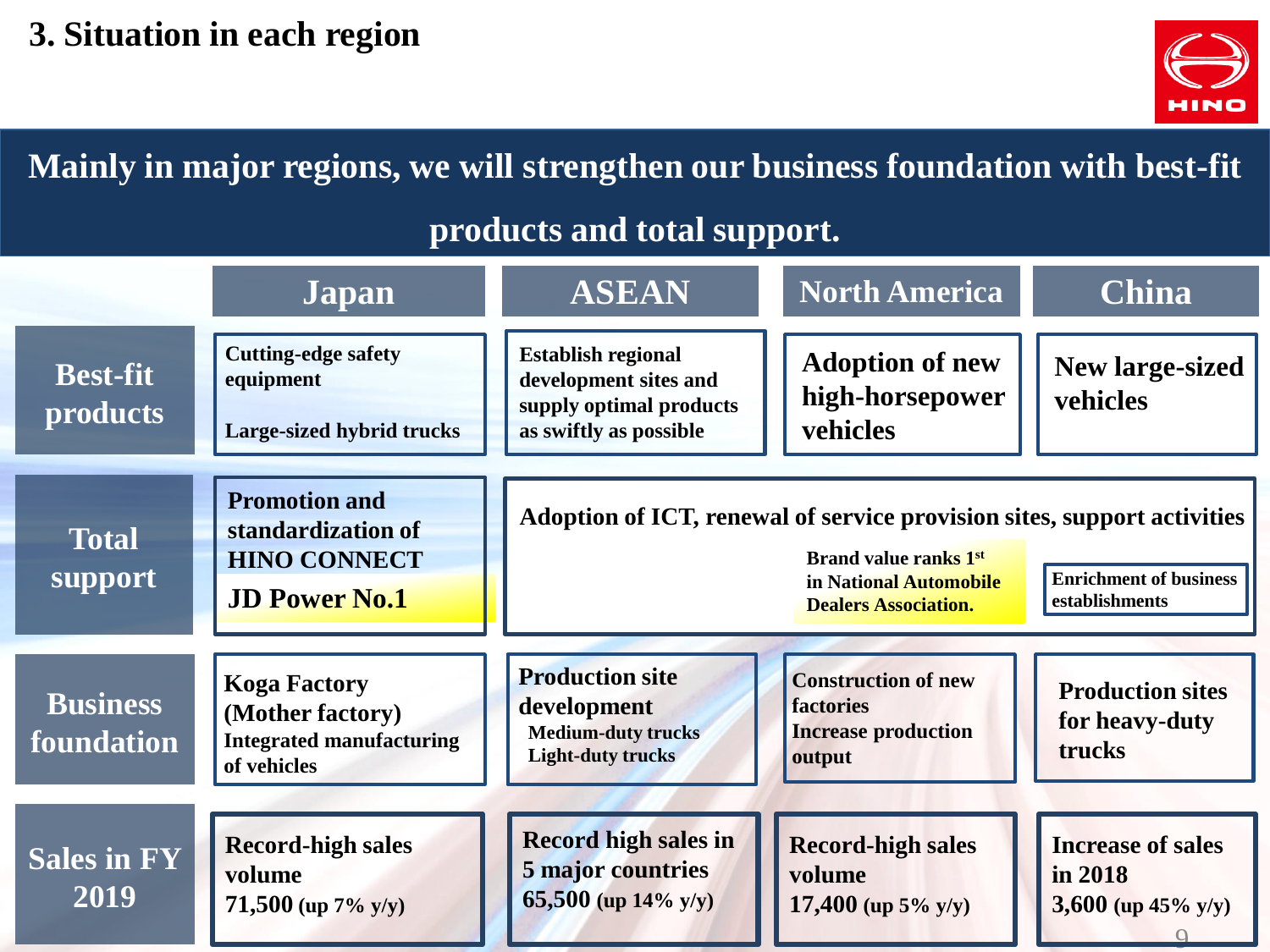

## **Activities for improving Total Support**

#### **Global No. of vehicles owned in FY 2019: 1.86 million\* (up 6% year on year)** \*Estimate

| Japan                                                                                   | Renewal of footholds: In FY 2019, we constructed 5 business establishments (continuing an<br>investment of 10 billion yen/year)                                                                                                                                   |  |  |
|-----------------------------------------------------------------------------------------|-------------------------------------------------------------------------------------------------------------------------------------------------------------------------------------------------------------------------------------------------------------------|--|--|
| No. of vehicles owned:<br>890,000<br>$\left(\text{up } 5\% \text{ year on year}\right)$ | <b>ICT utilization (HINO CONNECT): In May this year, we started mounting every vehicle</b><br>with this system.<br>Inspection time for light-duty trucks: thoroughgoing standardization of the inspection time<br>Inspection time: 120 min. $\Rightarrow$ 80 min. |  |  |

#### 【**Indonesia**】

**No. of vehicles owned: 513,000\* (up 9% year on year)**

**ASEAN**

#### **North America**

**No. of vehicles owned: 125,000\* (up 13% year on year)**

**Start of operation of a customer database, promotion of periodic services, promotion of repair/maintenance through visit services (repair/maintenance volume: up 20% year on year), strengthening of the parts supply network** Enlargement, improvement, etc. of parts centers  $\Rightarrow$  record-high sales of parts

**Enrichment of service facilities and promotion of exclusive DLRs** (The U.S.) 214 facilities, up 9 facilities (No. of exclusive DLRs increased by 5 to 16.) **Full-scale utilization of telemarketing**

Automatic promotion of periodic maintenance based on the real-time travel distance data Activities for accurately grasping active UIO information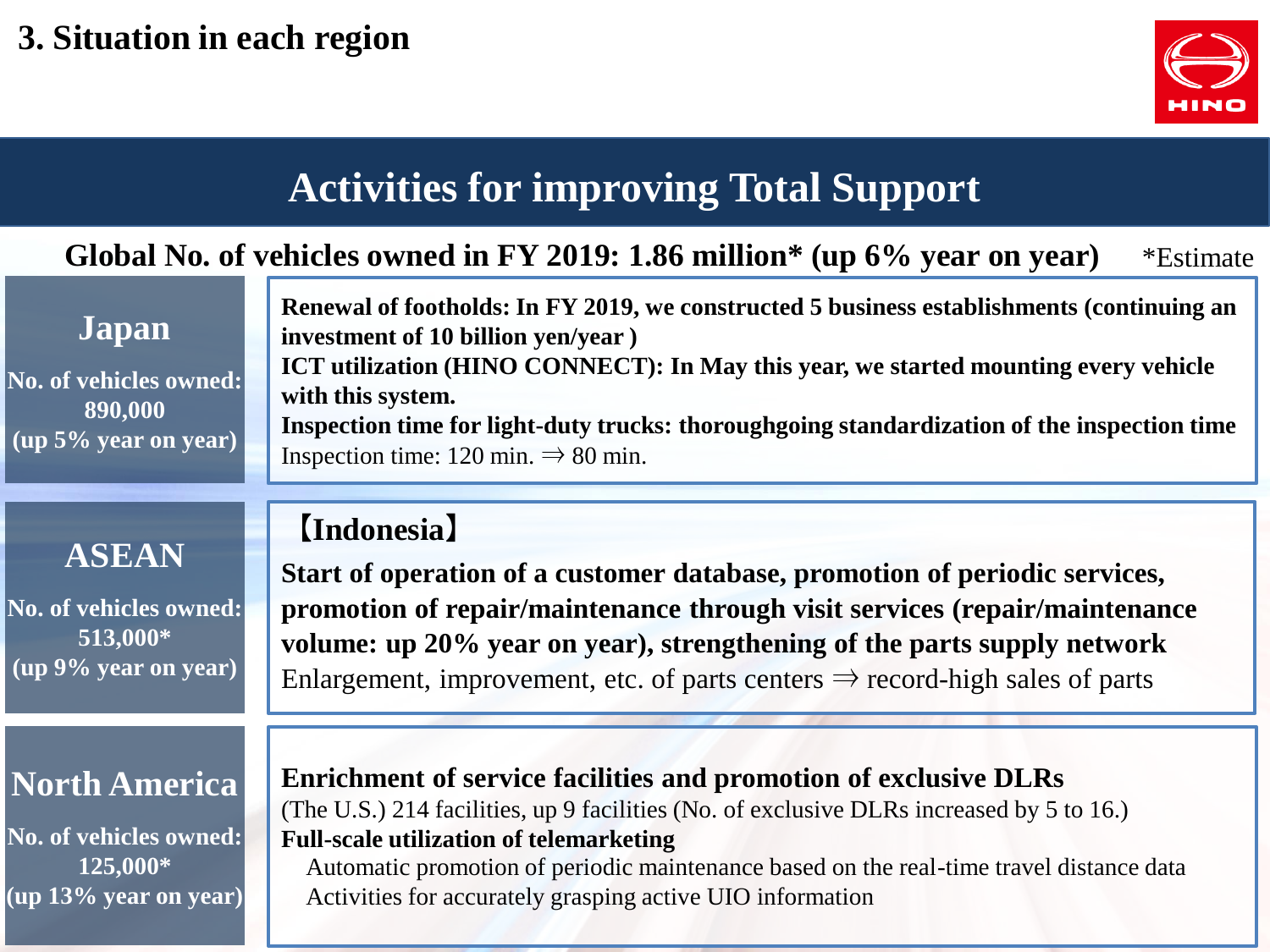

**02. Activities in FY 2019**

**03. Situation in each region**

**04. Cost reduction activities**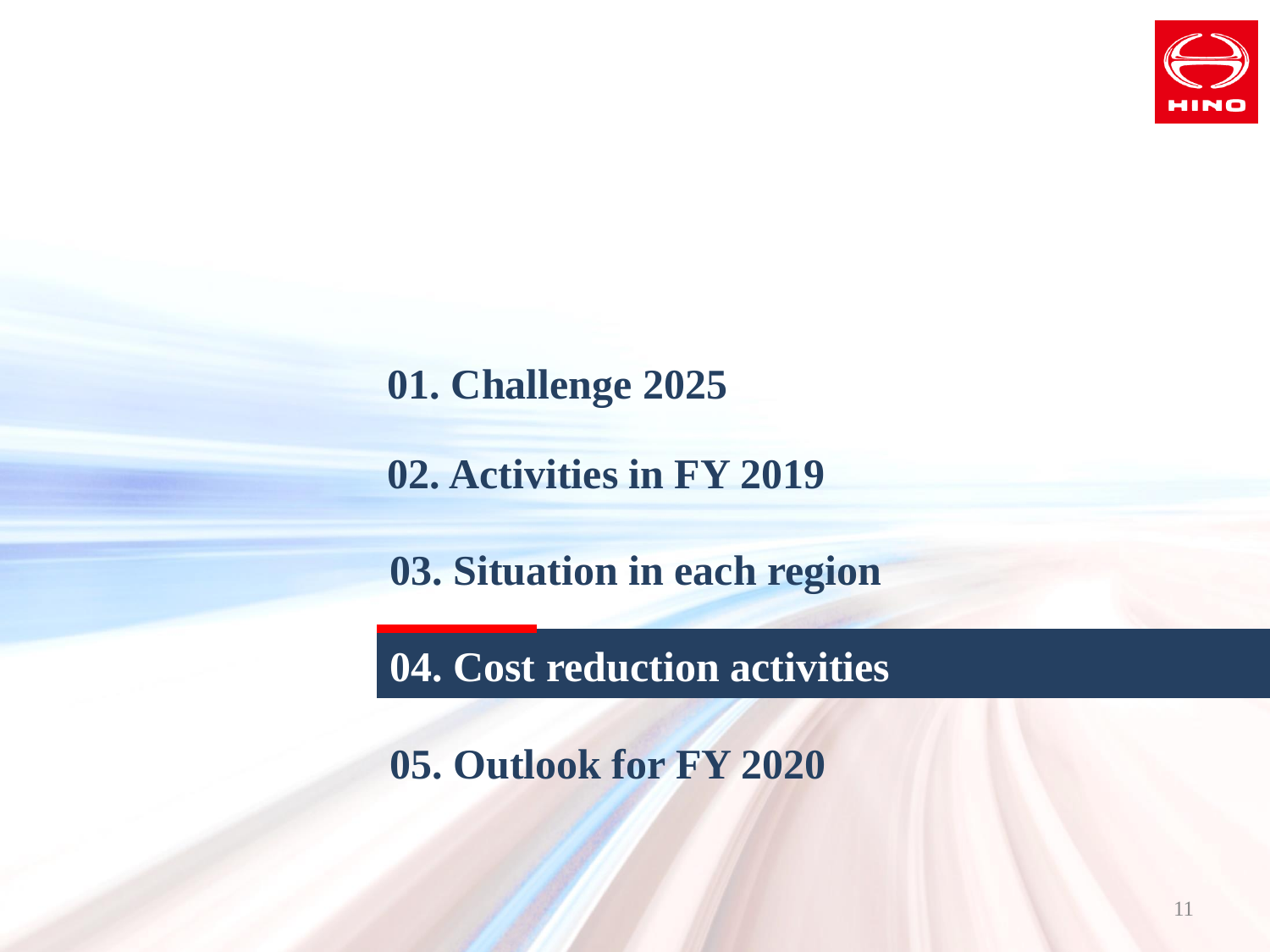#### **4. Cost reduction activities**



### **Thoroughgoing cost reduction in all domains (From 2018 to 2019, we aim to reduce cost by 20 billion yen.)**

|                                         | <b>New car development</b>                                                                                                                                                                                                                                                                                     | <b>Manufacturing</b>                                                                                | <b>Factory to customers</b>                                                                                                                                                                                          |  |  |
|-----------------------------------------|----------------------------------------------------------------------------------------------------------------------------------------------------------------------------------------------------------------------------------------------------------------------------------------------------------------|-----------------------------------------------------------------------------------------------------|----------------------------------------------------------------------------------------------------------------------------------------------------------------------------------------------------------------------|--|--|
| Cost<br>reduction<br>per vehicle        | Cost engineering with<br>module as an axis<br><b>Utilization of alliance</b><br><b>Cooperation with Ashok</b><br>Leyland, TRATON, etc. in<br>procurement and technological<br>development                                                                                                                      | <b>Automation methods</b><br><b>Automation</b><br>equipment<br><b>Increase of operation</b><br>rate | <b>Reduction of the logistic cost</b><br>for vehicles<br>Cost reduction for after-sale services.<br><b>· Enhancement of maintenance</b><br><b>productivity</b><br>Reduction of the logistic cost for<br><b>parts</b> |  |  |
| <b>ASEAN</b><br>foothold<br>development | Establishment of a foothold in Thailand to develop and produce optimal products for ASEAN<br>countries<br>$\rightarrow$ Cost reduction in development, production technology, and procurement<br>Swift decision making and fixed cost curtailment through a system for conducting all processes in each region |                                                                                                     |                                                                                                                                                                                                                      |  |  |
| <b>Curtailment of</b><br>fixed cost     | <b>Creation of resources for new activities</b>                                                                                                                                                                                                                                                                | <b>Investment for further improvement of productivity</b>                                           |                                                                                                                                                                                                                      |  |  |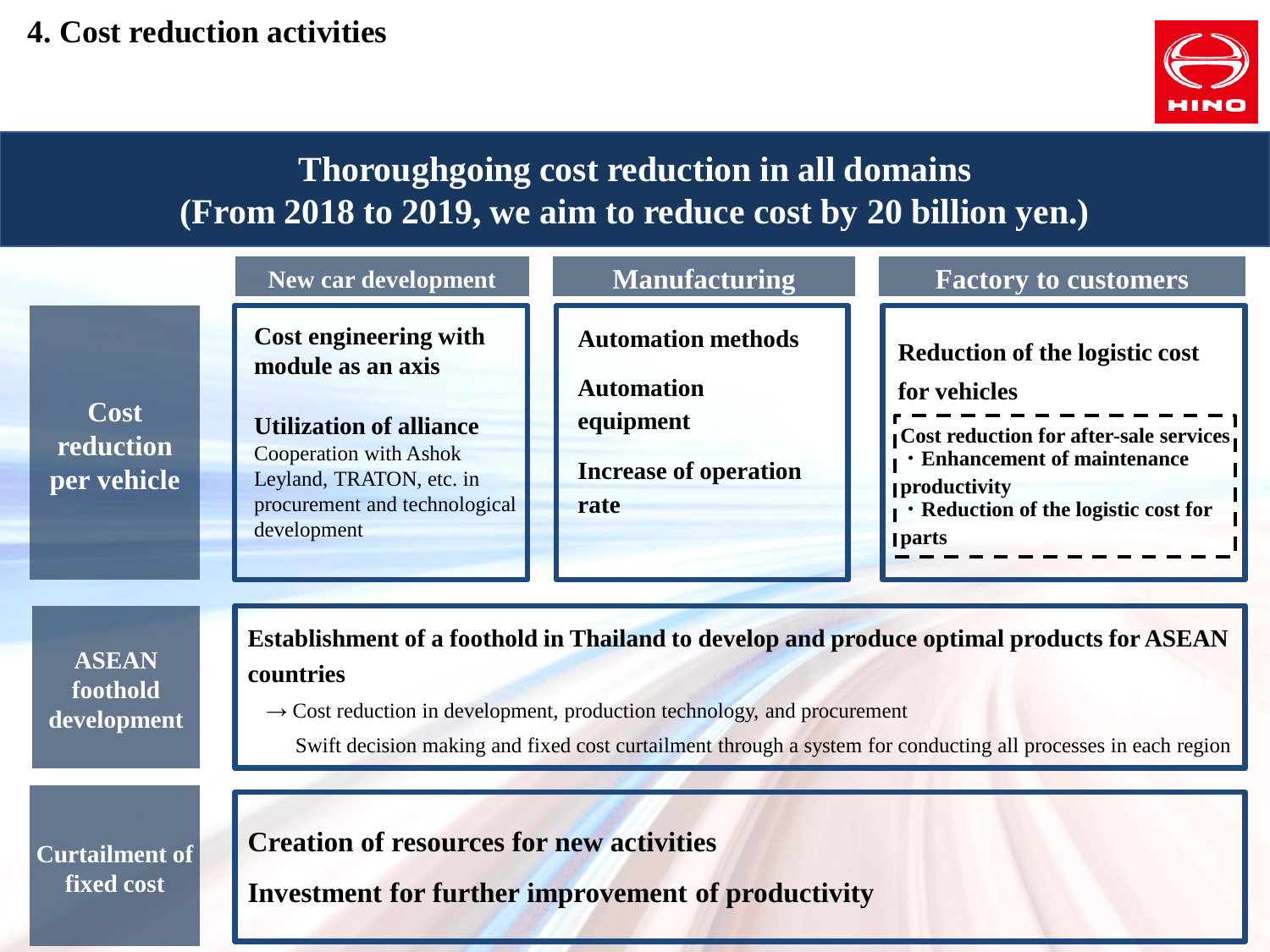

# **To brush up the "earning capability" by reducing costs thoroughly**

**Integration of the lines for mounting car bodies at distant places to Koga Plant (wing body truck that sells well) Reduction of the logistic cost for all vehicles**



**Start of operation of Hino Global Parts Center (Ome City, Tokyo) Strengthening of the system for supplying spare parts, and logistic cost reduction**

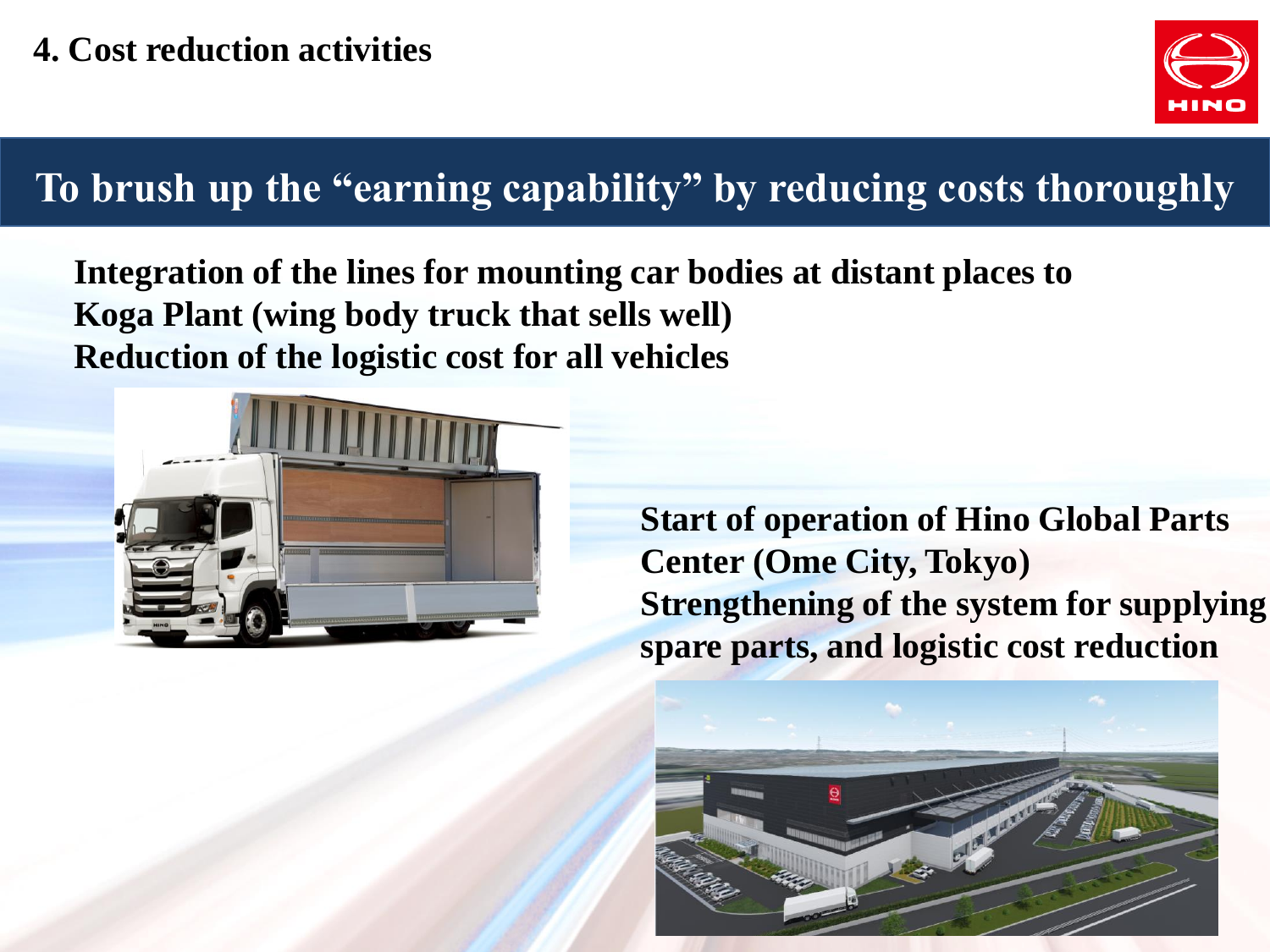

**02. Activities in FY 2019**

**03. Situation in each region**

**04. Cost reduction activities**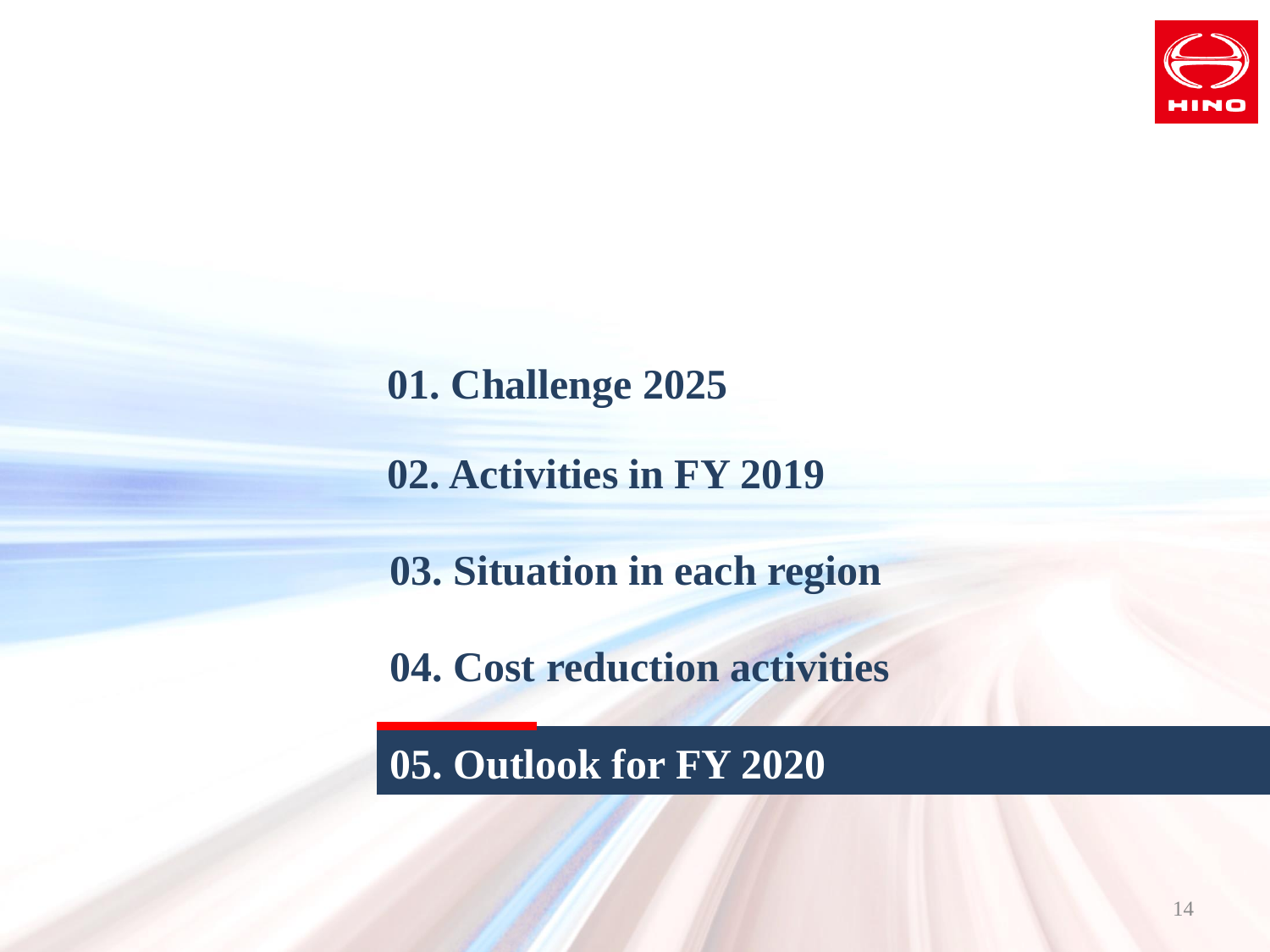### **5. Outlook for FY 2020**



**Market and sales: Hino is expected to grow steadily, although there are global economic uncertainties, the subsiding of demand for replacement of vehicles that were purchased under the environmental regulation between 2003 and 2006 in Japan, etc.**

**Activities: In FY 2020, we will fortify our business foundation further, to increase profit.**